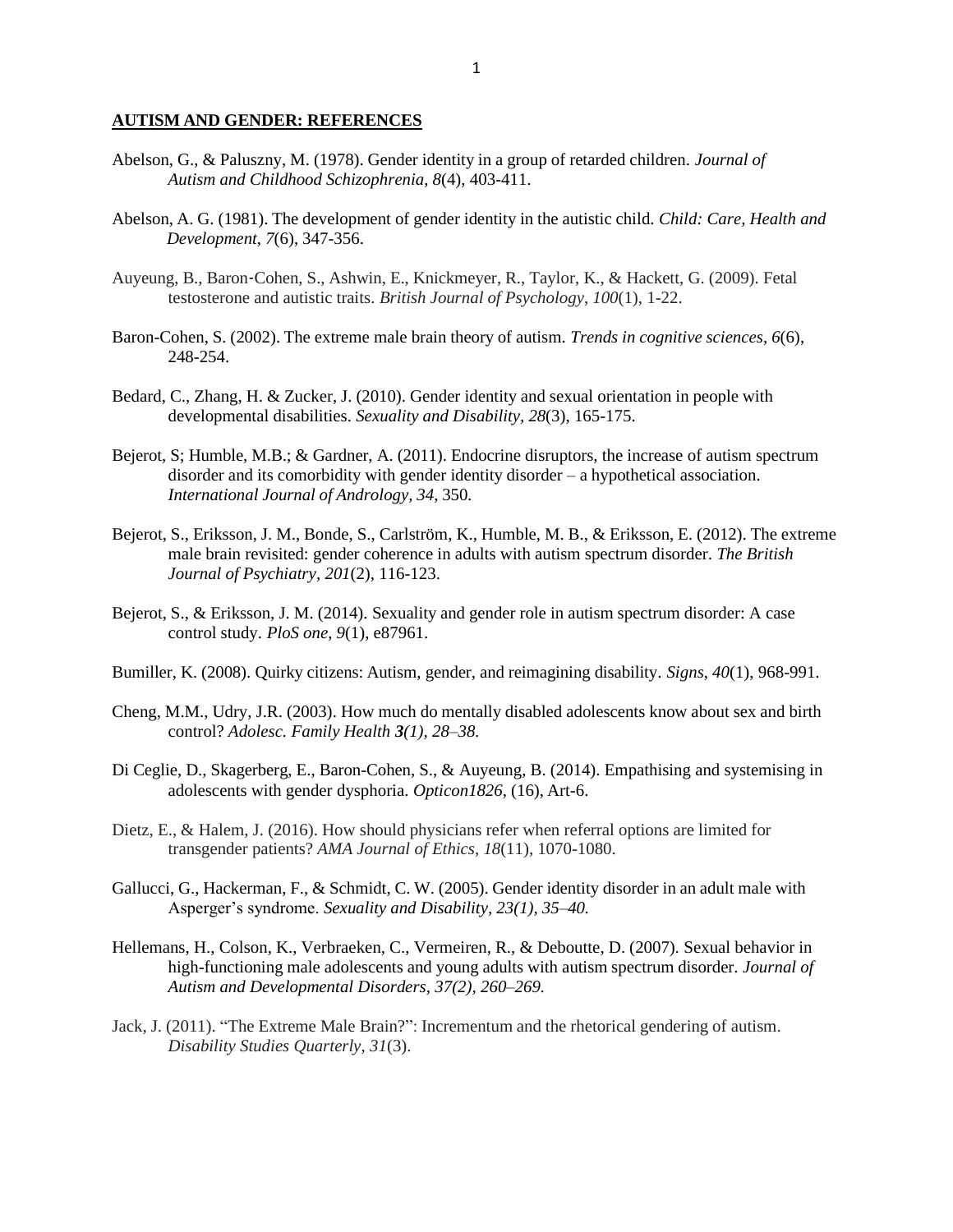- Jack, J. (2012). Gender Copia: Feminist rhetorical perspectives on an autistic concept of sex/gender. *Women's Studies in Communication*, *35*(1), 1-17.
- Jacobs, L. A., Rachlin, K., Erickson-Schroth, L., & Janssen, A. (2014). Gender dysphoria and cooccurring autism spectrum disorders: Review, case examples, and treatment considerations. *LGBT Health*, *1*(4), 277-282
- Jones, R. M., Wheelwright, S., Farrell, K., Martin, E., Green, R., Di Ceglie, D., & Baron-Cohen, S. (2012). Brief report: female-to-male transsexual people and autistic traits. *Journal of autism anddevelopmental disorders*, *42*(2), 301-306.
- Knickmeyer, R. C., & Baron-Cohen, S. (2006). Topical review: Fetal testosterone and sex differences in typical social development and in autism. *Journal of Child Neurology*, *21*(10), 825-845.
- Knickmeyer, R. C., Wheelwright, S., & Baron-Cohen, S. B. (2008). Sex-typical play: masculinization/ defeminization in girls with an autism spectrum condition. *Journal of Autism and Developmental Disorders*, *38*(6), 1028-1035.
- Kraemer, B., Delsignore, A., Gundelfinger, R., Schnyder, U., & Hepp, U. (2005). Comorbidity of Asperger syndrome and gender identity disorder. *European Child and Adolescent Psychiatry,14(5), 292–296.*
- Landen, M., & Rasmussen, P. (1997). Gender identity disorder in a girl with autism–a case report. *European Child and Adolescent Psychiatry, 6(3), 170–173.*
- Lindsay (2008, August 12). Gender variance in autism: How much of it is just sensory? [Blog post]. *Autist's Corner*. [http://autistscorner.blogspot.com/2008/08/gender-variance-in-autism-how](http://autistscorner.blogspot.com/2008/08/gender-variance-in-autism-how-much-of.html)[much-of.html.](http://autistscorner.blogspot.com/2008/08/gender-variance-in-autism-how-much-of.html)
- Löfgren-Mårtenson, L. (2009). The invisibility of young homosexual women and men with intellectual disabilities. *Sexuality and Disability*, *27*(1), 21-26.
- Mak, J., Shires, D. A., Zhang, Q., Prieto, L. R., Ahmedani, B. K., Kattari, L., ... & Goodman, M. (2020). Suicide attempts among a cohort of transgender and gender diverse people. *American Journal of Preventive Medicine, 59*(4), 570-577.
- McGuire, B. E., & Bayley, A. A. (2011). Relationships, sexuality and decision-making capacity in people with an intellectual disability. *Current Opinion in Psychiatry*, *24*(5), 398-402.
- Meyerding, J. (2003). Growing up genderless. In J. K. Miller (Ed.), *Women From Another Planet? Our Lives in the Universe of Autism* (pp. 157-170). First Books Library.
- Mukaddes, N. M. (2002). Gender identity problems in autistic children. *Child: Care, Health and Development,* 28(6), 529–532.
- Narang, P., Sarai, S. K., Aldrin, S., & Lippmann, S. (2018). Suicide among transgender and gendernonconforming people. *The Primary Care Companion for CNS Disorders, 20*(3), 26899.
- Noonan, A., & Gomez, M. T. (2011). Who's missing? Awareness of lesbian, gay, bisexual and transgender people with intellectual disability. *Sexuality and Disability*, *29*(2), 175-180.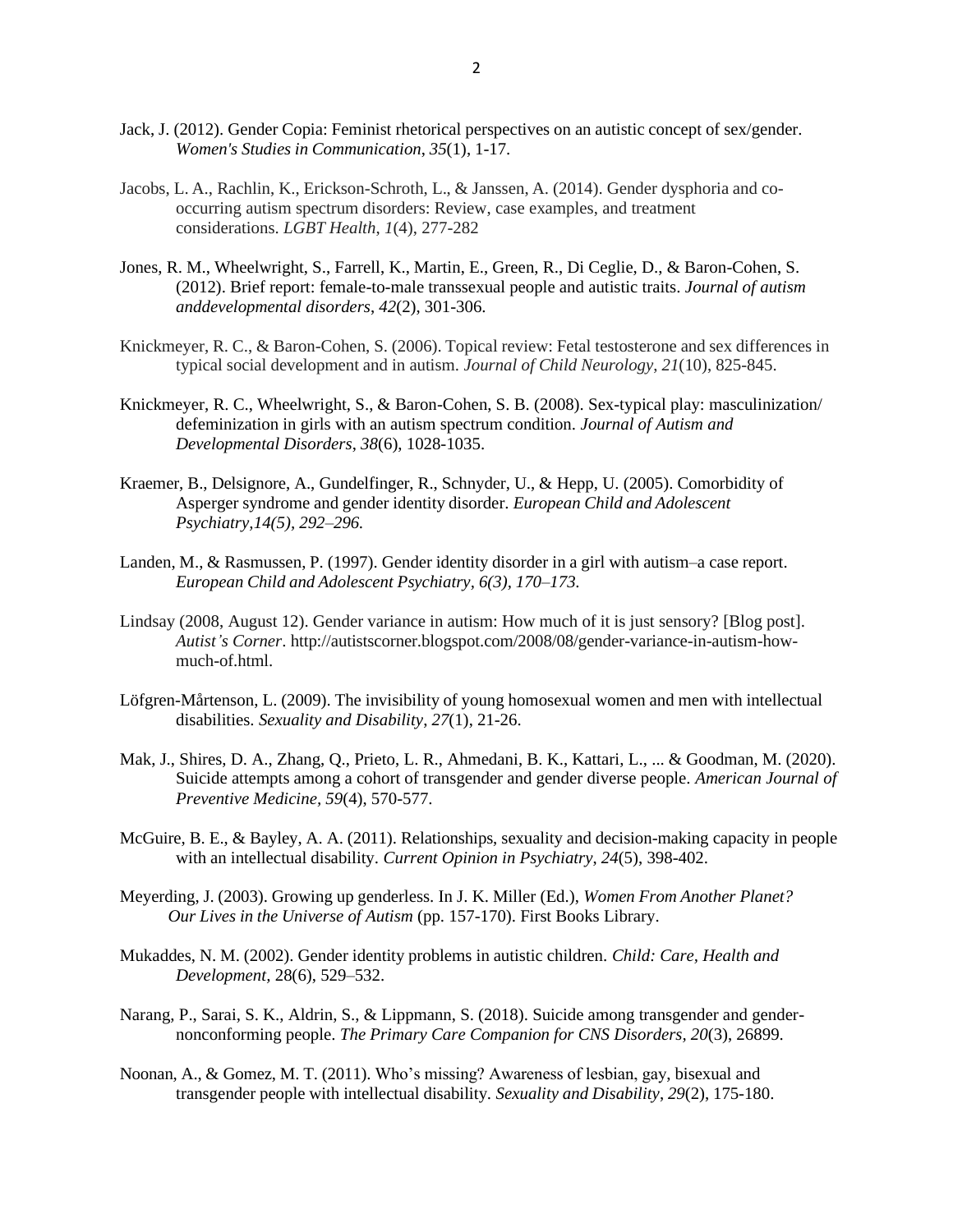- Parkes, G., Hall, I. (2006). Gender dysphoria and cross-dressing in people with intellectual disability: A literature review. *Mental Retardation, 44*(4)*, 260–271.*
- Pasterski, V., Gilligan, L., & Curtis, R. (2014). Traits of autism spectrum disorders in adults with gender dysphoria. *Archives of Sexual Behavior*, *43*(2), 387-393.
- Perera, H., Gadambanathan, T., & Weerasiri, S. (2003). Gender identity disorder presenting in a girl with Asperger's disorder and obsessive compulsive disorder. *Ceylon Medical Journal, 48*(2), 57–58*.*
- Pollitt, A. M., Ioverno, S., Russell, S. T., Li, G., & Grossman, A. H. (2021). Predictors and mental health benefits of chosen name use among transgender youth. *Youth & society, 53*(2), 320-341*.*
- Skagerberg, E., Di Ceglie, D., & Carmichael, P. (2015). Brief Report: Autistic features in children and adolescents with gender dysphoria. *Journal of Autism and Developmental Disorders*, 1-5.
- Strang, J. F., Kenworthy, L., Dominska, A., Sokoloff, J., Kenealy, L. E., Berl, M., ... & Wallace, G. L. (2014). Increased gender variance in autism spectrum disorders and attention deficit hyperactivity disorder. *Archives of Sexual Behavior*, *43*(8), 1525-1533.
- Strang, J. F., Janssen, A., Tishelman, A., Leibowitz, S. F., Kenworthy, L., McGuire, J. K., ... & Anthony, L. G. (2018a). Revisiting the link: Evidence of the rates of autism in studies of gender diverse individuals. *Journal of the American Academy of Child & Adolescent Psychiatry, 57*(11), 885-886.
- Strang, J. F., Powers, M. D., Knauss, M., Sibarium, E., Leibowitz, S. F., Kenworthy, L., ... & Anthony, L. G. (2018b). "They thought it was an obsession": Trajectories and perspectives of autistic transgender and gender-diverse adolescents. *Journal of autism and developmental disorders*, *48*(12), 4039-4055.
- Strang, J. F., Anthony, L. G., Song, A., Lai, M. C., Knauss, M., Sadikova, E., ... & Kenworthy, L. (2021a). In addition to stigma: Cognitive and autism-related predictors of mental health in transgender adolescents. *Journal of Clinical Child & Adolescent Psychology*, 1-18.
- Strang, J. F., Knauss, M., van der Miesen, A., McGuire, J. K., Kenworthy, L., Caplan, R., ... & Anthony, L. G. (2021b). A clinical program for transgender and gender-diverse neurodiverse/autistic adolescents developed through community-based participatory design. *Journal of Clinical Child & Adolescent Psychology*, *50*(6), 730-745.
- Strassburger, Z. (2012). Disability law and the disability rights movement for transpeople. *Yale JL & Feminism*, *24,* 337.
- Tateno, M., Tateno, Y., & Saito, T. (2008). Comorbid childhood gender identity disorder in a boy with Asperger syndrome. *Psychiatry and Clinical Neurosciences, 62(2),* 238.
- Thompson, S.A., Bryson, M., De Castell, S. (2001). Prospects for identity formation for lesbian, gay or bisexualpersons with developmental disability. *Int. J. Disabil. Dev. Edu. 48*(1), 53–65.
- Toomey, R. B., Syvertsen, A. K., & Shramko, M. (2018). Transgender adolescent suicide behavior. *Pediatrics, 142*(4).